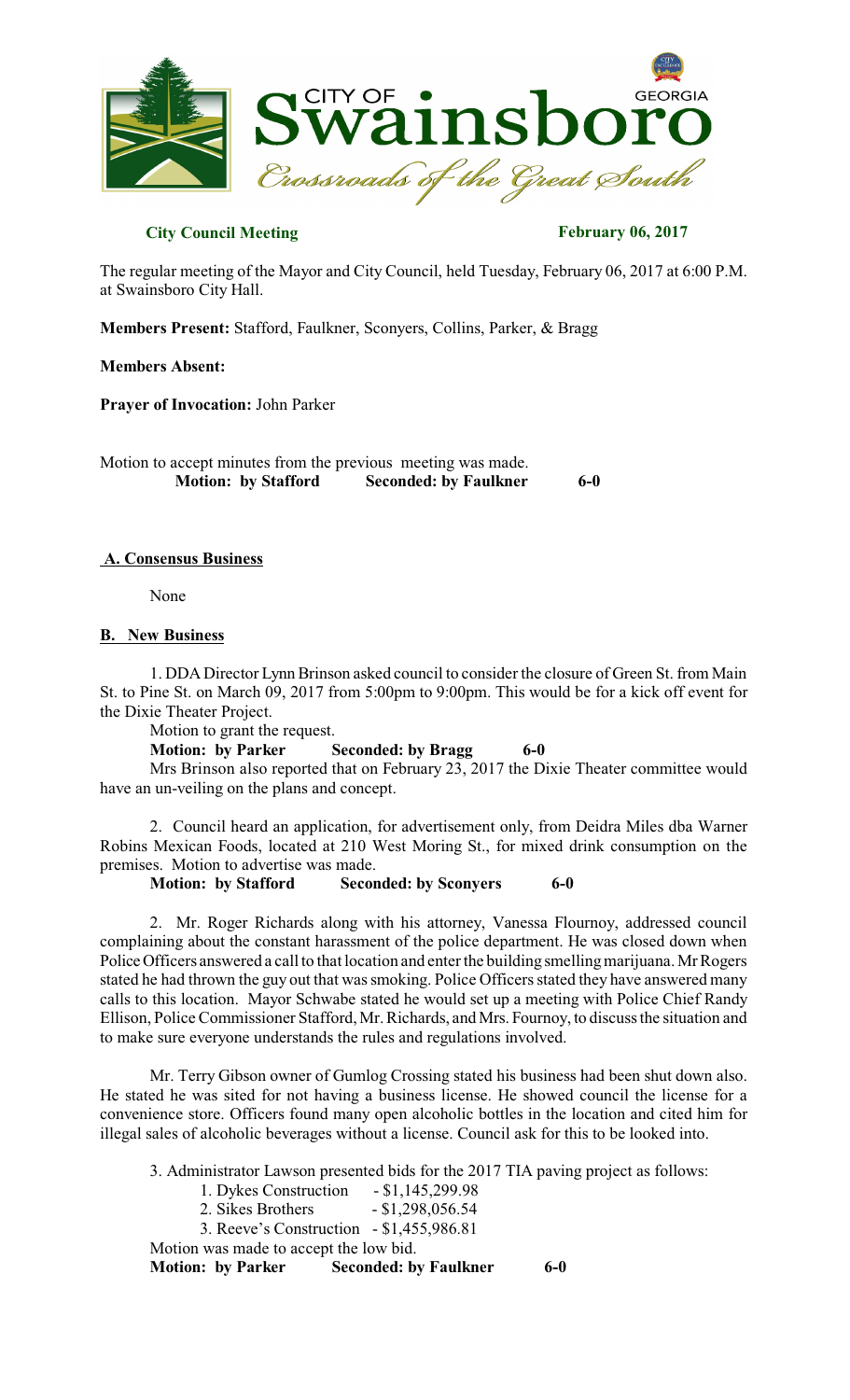|                                        | Administrator Lawson presented bids on the hay field as follows:             |  |
|----------------------------------------|------------------------------------------------------------------------------|--|
| 1. Tiger Creek                         | $-$ \$12,601.00                                                              |  |
| 2. Ken Scott                           | \$750.00<br><b>Contract Contract</b>                                         |  |
| Motion was made to accept the low bid. |                                                                              |  |
|                                        | <b>Motion:</b> by Parker Seconded: by Bragg<br>$6-0$                         |  |
|                                        | Administrator Lawson presented bids on the Veterinarian Services as follows: |  |
|                                        | 1. McRae Veterinary Services<br>- \$8.00 per euthanasia                      |  |
|                                        | Emergency care - no charge                                                   |  |
|                                        | Motion was made to accept the low bid.                                       |  |
|                                        | <b>Motion:</b> by Parker Seconded: by Faulkner<br>$6-0$                      |  |
|                                        | Administrator Lawson presented bids on the Wrecker Services as follows:      |  |
|                                        | 1. Watkins South Main - \$45.00 per pull within city limits                  |  |
|                                        | Motion was made to accept the low bid.                                       |  |

**Motion: by Stafford Seconded: by Sconyers 6-0** 

Administrator Lawson stated the city received no concrete bids**.**

#### **C. Old Business**

None

#### **D. Committee Reports**

**Recreation:** Councilperson Parker reported that the Recreation Center has held a dedication ceremony on February 02, 2017 to re-name the conference room. The conference room was renamed the Hall-Lawson Conference room in honor of Mr. Jack Hall and Mr. Jerry Lawson Sr. who dedicated a lot of time and effort to the Recreation Center.

Councilperson Parker reported that effective March 01, 2017 the following areas will become tobacco free areas. Billy C. Carmichael Complex, Baseball Complex, Vann Community Center, Vann Park, Swainsboro Auditorium, and Harmon Park.

He reported there is progress being made on a new dog park.

**Water and Waste Water:** Councilperson Sconyers reported everything routine. Some repairs are being made at the Waste Water Treatment Facility.

**Police**: Councilperson Stafford reported everything routine.

Mayor Pro Tem Collins ask that the Police beef up the patrol in the De-Alva Park area.

Councilperson Stafford reported that Police Committee had met and interviewed three applicants for the vacant police officer position. The committee was recommending Brandon Clark for that position. Motion was made to hire Mr. Clark.

#### **Motion: by Stafford Seconded: by Sconyers 6-0**

Councilperson Stafford presented the Juvenile Curfew Ordinance that must be ratified on a yearly basis and asked council to consider its ratification for 2017. Motion to continue the curfew was made.

**Motion: by Stafford Seconded: by Sconyers 6-0** 

**Public Works**: Councilperson Faulkner asked the council to get more aggressive in 2017 on the removing delapidated housesidentified in 2016. Adm. Lawson state three are ready and will be remove shortly.

 **Administrative:** Councilperson Collins reported everything routine.

Administrator Lawson reported that it was customary to post a sign at the entrance ways to the city to acknowledge a past state champion from Swainsboro. He reported he had received a request from Elaine Conner, a member of the 1973 GHSA AA State winning Girl's Track Team, to add a sign in their honor. No one objected. Adm. Lawson stated he would contact her to get the team back together for a presentation of the sign when it had been placed.

**Fire:** Councilperson Bragg reported everything routine.

**Airport:** No Report